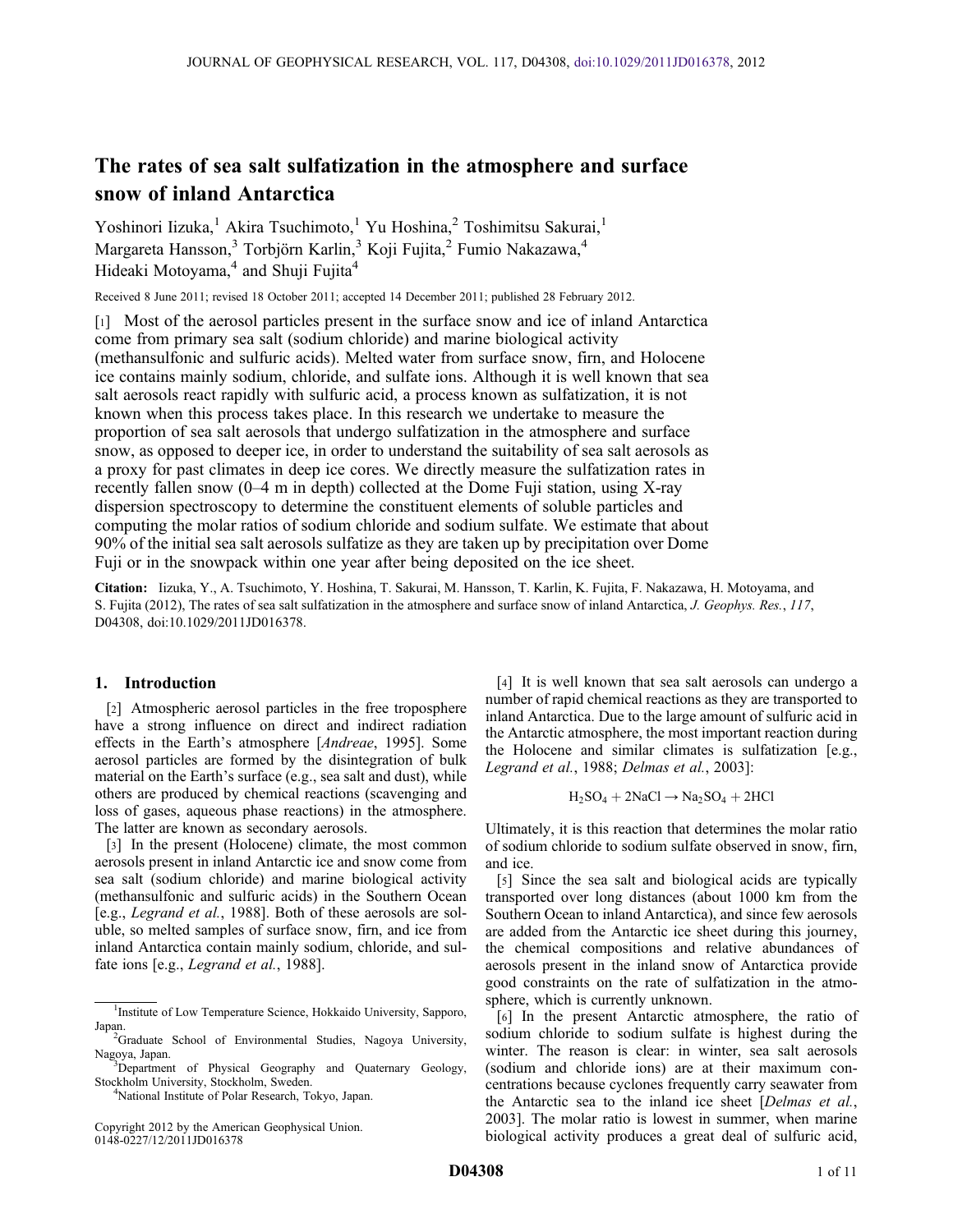which passes into the atmosphere and there promotes sulfatization [*Delmas et al.*, 2003]. Thus, there is a welldocumented seasonal variation in the relative abundances of aerosols and their reaction products.

[7] Long-term variations in the Antarctic climate also have an impact. The ion concentration profiles of deep ice cores can be used to reconstruct the history of aerosols over the past several hundred thousand years, a period that includes several glacial cycles. Long-term paleoclimate studies of Antarctica have been carried out on ice cores from Byrd [e.g., Johnsen et al., 1972], Vostok [e.g., Petit et al., 1999], Dome Fuji [e.g., Watanabe et al., 2003], EPICA DML [EPICA Community Members, 2006], and EPICA Dome C [EPICA Community Members, 2004].

[8] Some recent studies have proposed that chemical reactions such as sulfatization may not just occur in the atmosphere during transport to inland Antarctica, but also in the surface snow and firm [*Wagnon et al.*, 1999; Röthlisberger et al., 2003; Iizuka et al., 2006]. The time scale of this process, however, is unknown. If sea salt sulfatization continues in the ice sheet for a long time after the snow is deposited, and accounts for a large fraction of the total reaction rate, then the value of these chemical compounds as proxies for past atmospheric aerosols would be diminished. It is therefore interesting to find out exactly how much sea salt sulfatizes in the atmosphere during transportation, how much of it sulfatizes during precipitation and in recently fallen snow, and how much of it sulfatizes deep in the ice layer.

[9] Many studies have tried to constrain the proportions of compounds affected by this reaction by measuring the ratio of  $\dot{Cl}^-$  to Na<sup>+</sup> [e.g., *Legrand et al.*, 1988; *Delmas et al.*, 2003; Mulvaney and Wolff, 1994; Udisti et al., 2004]. These studies may work with melted ice samples, aerosols collected from the atmosphere, or freshly fallen snow.

[10] In the Dome Fuji region of our previous study [*lizuka*] *et al.*, 2004],  $Na<sup>+</sup>$  concentrations in freshly precipitated snow from 1995 to 1997 were largest  $(1.57 \mu mol/l)$  on average) during the winter and spring (from July to September) and smallest (0.20  $\mu$ mol/l) during the summer (from December to February). Cl<sup>-</sup> concentrations in fresh snow, on the other hand, were slightly higher during winter  $(2.77 \mu m o l/l)$  than during summer (2.50  $\mu$ mol/l). Even during winter, the Cl<sup>-</sup> concentration at Dome Fuji is almost twice that of Na<sup>+</sup>.

[11] *Hara et al.* [2004] found the same seasonal trend of  $Na<sup>+</sup>$  and  $Cl<sup>-</sup>$  concentrations in aerosols collected from the atmosphere at Dome Fuji during 1998. The fact that  $Cl^{-}/Na^{+}$ is higher during summer can be attributed to the transportation of gaseous HCl, which is a product of sulfatization, in the atmosphere [e.g., *Legrand et al.*, 1988]. Some  $Na<sup>+</sup>$  is removed from the  $Na<sub>2</sub>SO<sub>4</sub>$  produced during atmospheric transportation over the Antarctic Ocean. These results suggest that ion measurements of aerosols captured in the atmosphere can reflect the amount of sulfatization that occurs during transportation.

[12] By comparing ion concentrations on the ground with those detected in the atmosphere, we reach some interesting results. Non-sea-salt (nss)  $SO_4^{2-}$  concentrations in fresh snow at Dome Fuji are smallest in summer  $(0.74 \mu mol/l)$  and largest in winter (1.11  $\mu$ mol/l) from 1995 to 1997 [Iizuka et al., 2004]. In atmospheric aerosols, however, K. Hara et al. found that  $nss-SO_4^{2-}$  concentrations were highest

during summer at the same location in 1998 (personal communication, 2011; their Na<sup>+</sup> and Cl<sup>-</sup> concentrations are published in the work by *Hara et al.* [2004]). Jourdain et al. [2008] also found a summer maximum for the nss- $SO_4^{2-}$  concentration in atmospheric aerosols over Dome C (another dome of east Antarctica).

[13] Apparently, the fresh snow at Dome Fuji has a seasonal pattern of  $nss-SO_4^{2-}$  concentrations opposite to that of the atmospheric aerosols. However, the  $SO_4^{2+}$  concentration in fresh snow is greater than the  $Na<sup>+</sup>$  concentration during all seasons. Even in winter, there is always an excess of sulfate ions compared to sea salt (sodium ions). Dome Fuji snow has very few anthropogenic sulfate aerosols; it is known that the aerosols in Antarctic snow come mainly from the Antarctic Ocean and high-latitude regions of the southern continents. Furthermore, very little change in the sulfate ion concentration has been observed over the past 150 yrs; the level today is comparable with long-term estimates from the Holocene period [Iizuka et al., 2004; Igarashi et al., 2011]. Therefore, the patterns just described provide evidence for sulfatization during precipitation and deposition.

[14] However, because the ion concentrations lack information on the original chemical compounds of the aerosols, these data are insufficient to quantify the rate of sulfatization during this phase. We also have little knowledge of the reactions that take place in the snow and firn of inland Antarctica.

[15] Recently, we developed a sublimation method capable of collecting several hundreds of nonvolatile particles from a small ice sample at temperatures below  $-45^{\circ}$ C [*Iizuka et al.*, 2009]. The same system can be applied to surface snow and firn. Using scanning electron microscopy and energy dispersion X-ray spectrometry (SEM-EDS), we can determine the constituent elements of these particles and also classify them as insoluble or soluble [*Iizuka et al.*, 2009]. In this paper, we collect and identify soluble, nonvolatile particles from surface (0–4 m) snow at the Dome Fuji station, and calculated the masses of sodium sulfate and sodium chloride in surface snow. These measurements allow us to quantify the amount of sea salt that sulfatized during precipitation over Dome Fuji and in the surface snow, as opposed to during transportation through the atmosphere. Our result confirms the reliability of ice core aerosols as indicators of past atmospheric chemistry.

## 2. Experimental Method

[16] From 10 to 12 December 2007, the Japanese-Swedish Antarctic Traverse Expedition (JASE) cut blocks of surface snow at varying depths from the sides of a snow pit at the Dome Fuji (DF) Station. The DF Station is located at one of the highest points of central Antarctica (77.2S, 39.4E), 3810 m above sea level. Each snow block is a rectangular solid measuring about 200  $\times$  200  $\times$ 500 (depth) mm. Eight such blocks were cut in a vertical column, the lowest extending to a maximum depth of 4.0 m. The blocks were transported in the frozen state to a cold laboratory at the Institute of Low Temperature Science, Hokkaido University, Sapporo, Japan.

[17] At the laboratory, they were preserved at temperatures not higher than  $-45^{\circ}$ C, below the eutectic temperatures of major salts [Ohno et al., 2005]. We took column-shaped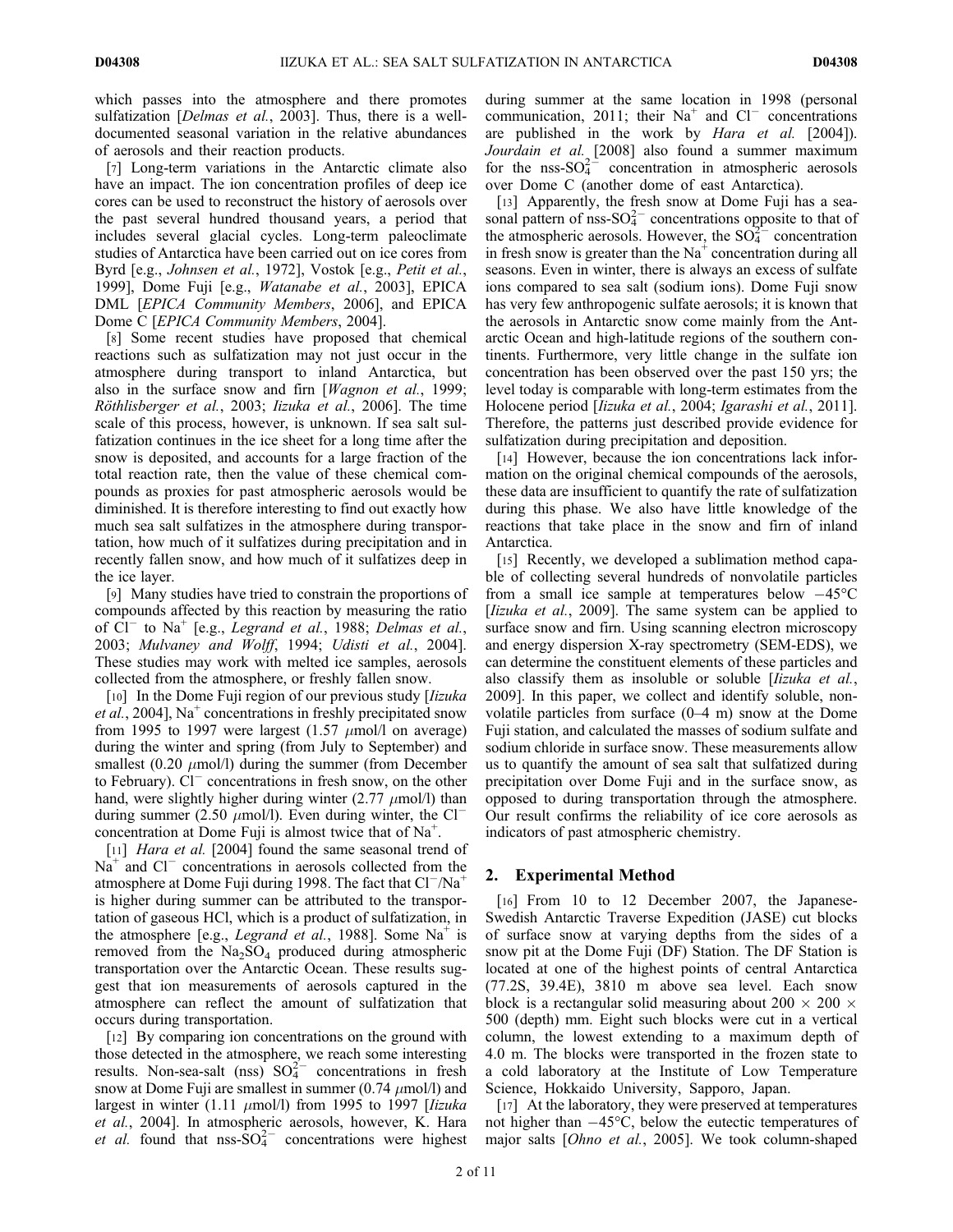samples (diameter 8 mm and length 30 mm) by piercing the block with a pre-cleaned stainless steel pipe. To avoid contamination from the surface of the block, we removed the first 10 mm of snow. The remaining sample (8 mm by 20 mm) was placed inside a cylindrical sublimation chamber, its circular face resting on a polycarbonate membrane filter with pores 0.45  $\mu$ m in diameter.

[18] The sublimation chamber is a stainless steel pipe with inside diameter 8 mm and length 100 mm. The samples were treated using a laminar flow bench (class 100). We channeled clean, dry air with a dew point of  $-65^{\circ}$ C through the pipe at a rate of 15 l/min over a period of about 70 h, sufficient to completely sublimate the ice. The air contained no oil or solid particles more than 0.03  $\mu$ m in diameter.

[19] After sublimation, the sample's nonvolatile particles remain on the membrane. We measured the constituent elements and surface areas of these particles for a total of 20 snow samples: six segments of about 15 mm depth resolution, ranging from the surface to 0.1 m in depth, and fourteen segments of about 0.30 m depth resolution, ranging from 0.1 to 4 m in depth. We avoid the depth ranges 1.0 to 1.3 m and 3.3 to 3.6 m, because these snow layers might contain volcanic impurities. (Such impurities have been detected by ordinary soluble ion analysis [see Hoshina, 2010].) We also analyzed a section of firn taken from a depth of 18 m at the Dome Fuji station, which was drilled in 1999. The sublimation system is described in detail by *Iizuka et al.* [2009].

[20] Soluble sodium, chloride, and sulfate ion concentrations at the same depths as the snow blocks were measured by ion chromatography (Dionex 500) following the method described by Hoshina [2010]. This apparatus measures the concentrations of soluble ions with a precision better than 5%.

### 3. EDS Data Reliability

[21] The nonvolatile particles on the filter were analyzed for constituent elements using a JSM-6360LV (JEOL) SEM (scanning electron microscope) and a JED2201 (JEOL) EDS (energy dispersive X-ray spectrometry) system. The accelerating voltage was 20 keV, high enough for the electron beam to penetrate particles several  $\mu$ m in diameter. The Xray spectrum of each particle was measured for a period of about 60 s. Each snow sample yielded at least 180 particles more than 0.4  $\mu$ m in diameter, whose constituent elements could be determined by SEM-EDS.

[22] We calculate the total mass of Na, S, and Cl by assuming that each particle is a sphere whose radius is calculated from its cross-sectional area on the SEM image. That is, the particle volume  $V(\mu m^3)$  is estimated as

$$
R = (CA/\pi)^{1/2}
$$

$$
V = 4/3 \pi R^3
$$

where CA and R are the cross-sectional area  $(\mu m^2)$  and inferred radius ( $\mu$ m) respectively. The particle mass m ( $\mu$ g) is

$$
m = \rho V \times 10^{-9}
$$

where the density  $\rho$  is assumed to be 2500 kg⋅m<sup>-3</sup> for insoluble dust [Petit et al., 1999].

[23] EDS can measure an "atomicity ratio" for each detected element by comparing the signal of its peak to the total signal due to all elements (the range is therefore 0 to 1). For example, the sodium mass  $m_{\text{Na}}$  ( $\mu$ g) is expressed as

$$
m_{\text{Na}} = W_{\text{Na}} A_{\text{Na}} (\Sigma W_i A_i)^{-1} \times m,
$$

where  $m$  is the total mass of the particle.  $W$  and  $A$  are the atomic weight and atomicity ratio respectively. The subscript *i* refers to the eight major detected elements: O, Si, Al, S, Cl, Na, Mg, and Ca (see Appendix A and section 4). We assume that all particles consist almost entirely of these eight elements, so that  $\Sigma A_i = 1$ .

[24] We checked the reproducibility of the mass measurement for a single particle by the following method.

1. We measured the eight atomicity ratios 20 times for a single particle selected at random.

2. We calculated the coefficient of variation (CV) for each atomicity ratio, based on the average values and standard deviations of these 20 measurements. For example, the standard deviation of the Na atomicity ratio in this data set is 7.2, while the average atomicity ratio is 17.9. The CV of the Na atomicity ratio is therefore 0.40. The CVs of S and Cl were 0.39 and 0.45 respectively.

3. Because the eight elements had similar CVs in step 2, we took their average: 0.40. Henceforth, we assume that any individual atomicity ratio measurement follows a normal distribution with a CV equal to 0.40. The mean atomicity ratio measured over N particles therefore has the relative uncertainty  $CV_N = \frac{0.40}{\sqrt{N}}$ . We repeated the above procedure with several other particles, obtaining similar results in each case.

[25] In the analysis to follow, we will assume that the masses and moles of sodium sulfate and sodium chloride can be inferred directly from the elemental masses, which are directly proportional to the atomicity ratios measured in the X-ray spectra. In the case of sodium sulfate, for example, we obtain an uncertainty based on the average CV for an atomicity ratio and the number of particles  $(N_{\text{NaS}})$  for which both Na and S are detected:  $CV_{N_{Nas}} = \frac{0.40}{\sqrt{N_{Nas}}}$ . When calculating the mass ratio or molar ratio of sodium sulfate to sodium chloride, the measurement which we shall use to constrain sulfatization rates, the relative uncertainty is expressed as

$$
CV_{ratio}=0.40\bigg(\frac{1}{N_{NaS}}+\frac{1}{N_{NaCl}}\bigg)^{\frac{1}{2}},
$$

following the standard rule of error propagation.

[26] The maximum value of  $CV<sub>ratio</sub>$  is 0.234, at the depth of 2.24 m, and its average value over all depths is 0.123. The relative uncertainties given by this formula depend only on the number of particles detected for each species, so vary little with depth. The standard deviation of  $CV<sub>ratio</sub>$  (for the ratio of sodium sulfate to sodium chloride) over all the samples is only 0.032, so in most cases the ratios reported in section 4 can be taken as having uncertainties in the range of 10% to 15%.

[27] In this manuscript, we calculate elemental masses in terms of the mass ratios on a single particle. Thus, any biases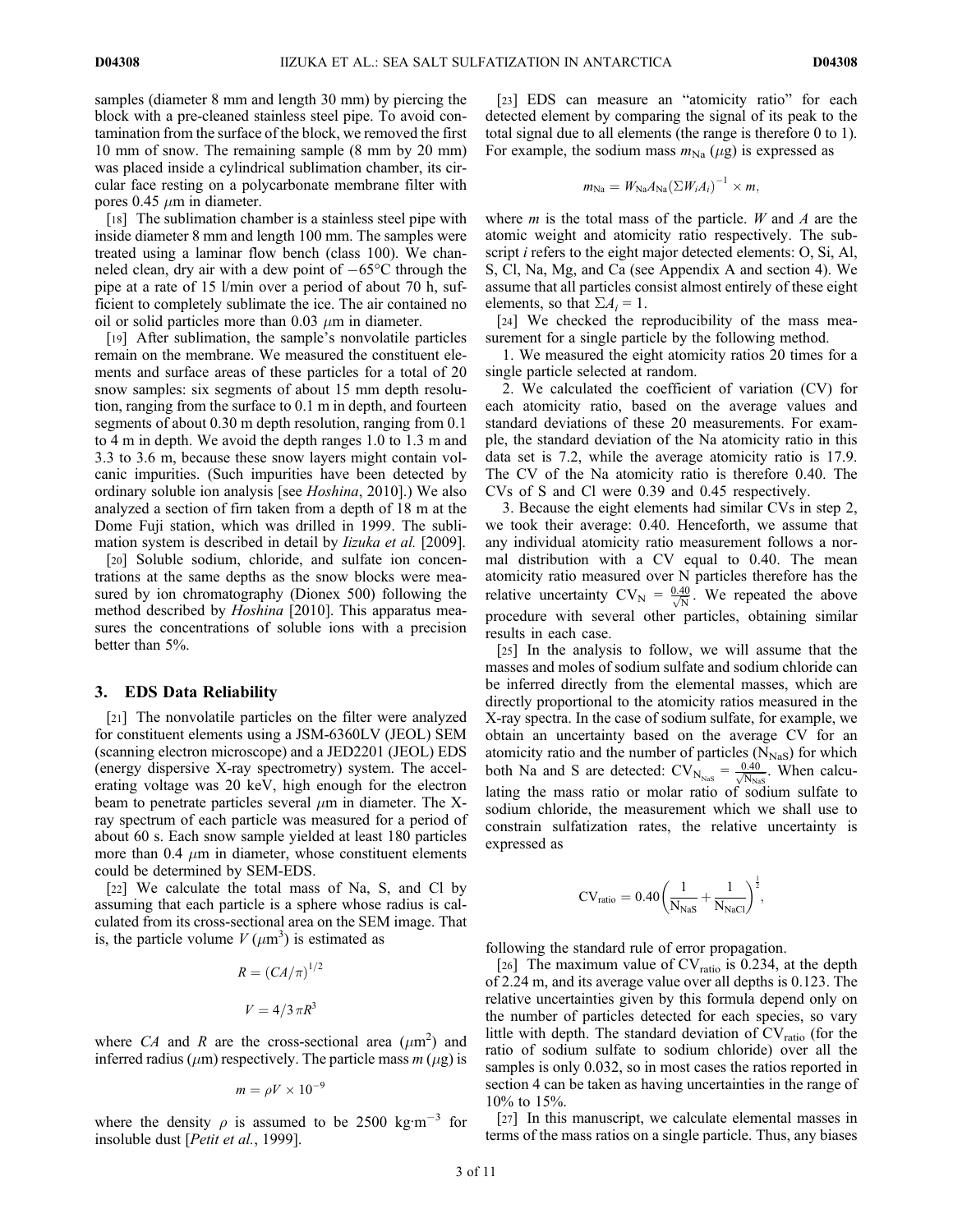

Figure 1. From top to bottom: typical electron diffraction spectra of nonvolatile particles containing sodium and chorine (sodium chloride), sodium and sulfur (sodium sulfate), and sodium and silicon (insoluble sodium). The carbon signal comes from the filter.

related to the approximation of a uniform density sphere are eliminated in the course of calculation.

### 4. Results and Discussion

## 4.1. The Soluble Elements and Related Ion Concentrations

[28] Among the nonvolatile particles found at depths from 0.01 m to 3.85 m, we detected eight major elements: O, Si, Al, S, Cl, Na, Mg, and Ca. We also observed C, Cr, and Fe on a few occasions, but interpret these peaks as artifacts from the membrane filter  $(C)$ , sample mounting  $(Cr)$ , and the stainless steel of the sublimation system (Fe). Other elements are only rarely detected. Figure 1 shows three EDS results from surface snow at 4 m depth. Many particles have the pairs (S, Na) and (Cl, Na). In this paper we focus on

particles containing Cl, S, and Na, especially the two pairs just mentioned. As described in the Appendix, after separating soluble and insoluble particles (for a complete description of this experimental method [see *Iizuka et al.*, 2009]), we found that almost all (more than 99%) particles containing S or Cl were soluble. Also, it is important to note that when separating the nonvolatile particles containing Na into soluble and insoluble types, only those which also contained Cl or S were soluble. Therefore, we keep separate counts of Na-containing particles (total-Na) and soluble particles containing both Na and either Cl or S (soluble-Na).

[29] Figure 2 plots the fraction of nonvolatile particles containing Cl, S, and Na (total-Na), as well as the fraction of soluble particles containing Na (soluble-Na) at depths from 0.01 m to 3.85 m. A significant amount of particles containing Cl, S, and soluble-Na are confirmed to exist in the surface snow. About half of the particles contain S and/or Na in any form, and about 20% of the particles contain Cl. Among all the particles containing Na, 76% are soluble.

[30] Table 1 shows the correlation coefficients between Cl, S, total-Na, and soluble-Na. The correlation coefficients in the top panel include all depths (0 to 4.0 m), while the lower set is based on all depths except for the prior year (0.1 to 4.0 m). At present, the annual accumulation of snow at the DF station is about 0.1 m (equivalent to 27.3 mm of water precipitation, as reported by Kameda et al. [2008]). There is no correlation between Cl and either type of Na (total nor soluble), probably due to nearly complete sea salt sulfatized. The correlation between S and soluble-Na is stronger than the correlation between S and total-Na. Also, the correlation between soluble-Na and S is stronger in a sample that excludes the prior year ( $r^2 = 0.80$ ) than it is over the complete range of depths  $(r^2 = 0.64)$ . These results strongly suggest that a large proportion of soluble-Na has combined with S as sodium sulfate, especially in snow deposited more than one year ago.

[31] Figure 3 shows the depth profiles of two mass ratios: S to soluble-Na and Cl to soluble-Na. The related ion concentration ratios  $SO_4^{2-}$  to  $Na^+$  and  $Cl^-$  to  $Na^+$  (weight/ weight) are also shown in Figure 3 (data from *Hoshina* [2010]). The mass and ion ratios for Na and S exhibit similar fluctuations with depth, and the ion ratios are two to three times larger than the mass ratios. This similarity between the ion concentration depth profiles suggests that almost all  $Na<sup>+</sup>$ combines with  $SO_4^{2-}$  as sodium sulfate. Indeed, the consistency between the two mass ratios can be attributed entirely to the creation of sodium sulfate [Iizuka et al., 2006]. The excess observed in the ion concentration ratios compared to the mass ratios is probably due to sulfuric acid [Iizuka et al., 2006] in the sample, which does not appear as particles on the membrane filter. It has been suggested that the sulfuric acid exists at triple junctions and/or along grain boundaries in the ice core [Mulvaney et al., 1988].

[32] The correlation between the mass and ion ratios is stronger in samples excluding the prior year ( $r^2$  = 0.74; 0.1 m to 4.0 m) than over the entire range of depths ( $r^2 = 0.38$ ). Again, this difference suggests that almost all soluble-Na has combined with S as sodium sulfate in snow deposited more than one year ago.

[33] Dealing now with the mass and ion concentration ratios of Cl and Na, we find that the mass ratios are about an order of magnitude smaller than the ion ratios at most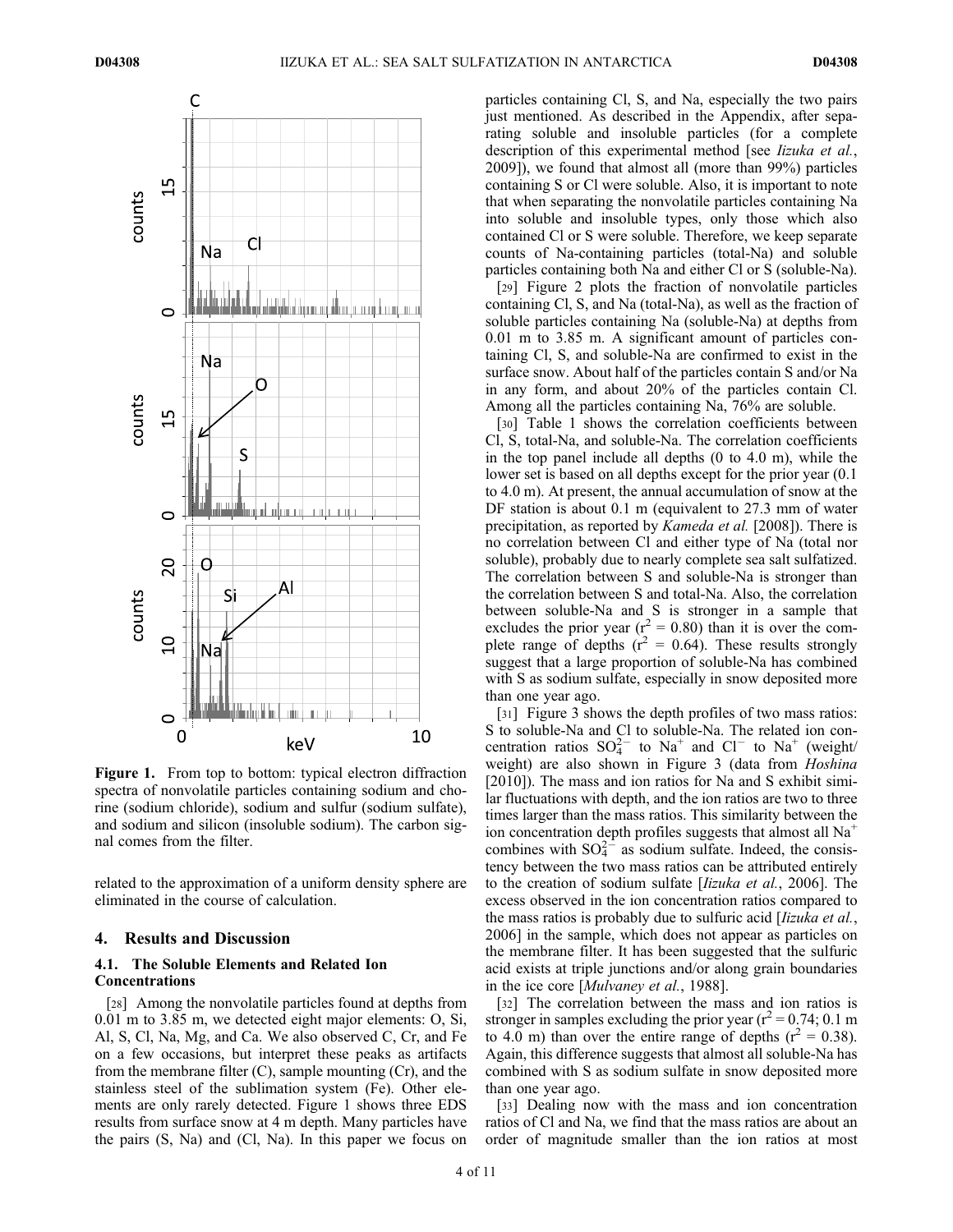

Figure 2. (a) Depth profiles for the proportion of particles containing Cl, S, Na, and soluble Na. (b) A close-up of the shallower part of Figure 2a. More than 99% of Cl and S in particles are soluble materials.

depths. This difference suggests that a certain amount of  $Cl^$ exists as hydrochloric acid rather than sodium chloride [Iizuka et al., 2006]. Note that hydrochloric acid will not appear as particles on the membrane filter. We found no correlation between the mass and ion ratios:  $r^2 = 0.48$  in 0.1 to 4.0 m snow, and  $r^2 = -0.10$  in 0 to 4.0 m snow.

# 4.2. Quantifying the Amount of Sea Salt Sulfatization in the Atmosphere

[34] This section estimates the moles of sodium chloride  $(M<sub>NaCl</sub>)$  and sodium sulfate  $(M<sub>Na2SO4</sub>)$  in the first 4.0 m of surface snow at Dome Fuji. In the above discussions, we showed evidence that 1) particles containing S and Cl are sulfate and chloride respectively; and 2) when Na coexists with S or Cl, that particle is soluble. We therefore assume that particles containing both Na and S consist of sodium sulfate, while those containing both Na and Cl consist of sodium chloride. The same assumptions are used by many studies analyzing present-day atmospheric aerosols by SEM-EDS [e.g., Campos-Ramos et al., 2010]. Because melted DF snow samples contain mainly sodium, chloride, and sulfate ions [Watanabe et al., 2003], we regard these assumptions as highly reliable.

[35] To determine the moles of sodium chloride, we compare  $M_{\text{Na}}$  to  $M_{\text{Cl}}$  for each particle. The moles ( $M_i$ ; i = Na, Cl, and S) are calculated from the total mass of each element, which in turn is inferred from the atomicity ratios observed by XDS (section 3). If  $M_{Na} < M_{Cl}$ , then  $M_{NaCl}$ (mol) is expressed as  $M_{NaCl} = M_{Na}$ . If  $M_{Na} > M_{Cl}$ , then  $M<sub>NaCl</sub>$  (mol) is given by  $M<sub>NaCl</sub> = M<sub>Cl</sub>$ . In the case of sodium sulfate, if  $M_{Na}$  < 2 $M_{S}$  then  $M_{Na2SO4}$  (mol) is expressed as  $M_{Na2SO4} = 1/2$   $M_{Na}$ . If  $M_{Na} > 2M_{S}$ , then  $M_{Na2SO4}$  (mol) is given by  $M_{Na2SO4} = M_S$ .

[36] Figure 4 shows the molar ratio of  $M_{\text{NaCl}}$  to  $M_{\text{Na2SO4}}$ as a function of depth. On average, this ratio is higher within 0.1 m of the surface than in deeper snow. However, in the first 0.1 m of snow we also observe some very low molar ratios (less than 0.05), suggesting that almost all sodium chloride changed rapidly to sodium sulfate, either in the air or soon after it precipitated. The low ratios plausibly come from a summer with relatively high sulfuric acid content, and can be taken as evidence that sea salt sulfatization occurred mainly in the atmosphere for these layers. Likewise, the high ratios (greater than 0.1) in the first 0.1 m of snow may come from a winter layer with low sulfuric acid content and high sea salt content. Under these conditions, some sodium chloride could survive sulfatization in the atmosphere.

[37] When reconstructing past aerosols from the deep ice cores of inland Antarctica, we usually discuss fluctuations

Table 1. Correlation Coefficients Between the Proportions of Particles Containing Cl, S, Total Na, and Soluble Na, as Shown in Figure 2

|            | Total Na | S             | C1   | Soluble Na |
|------------|----------|---------------|------|------------|
|            |          | $0 - 4.0 m$   |      |            |
| Total Na   |          |               |      |            |
| S          | 0.46     |               |      |            |
| C1         | 0.16     | $-0.14$       |      |            |
| Soluble Na | 0.95     | 0.64          | 0.19 |            |
|            |          | $0.1 - 4.0 m$ |      |            |
| Total Na   |          |               |      |            |
| S          | 0.68     |               |      |            |
| C1         | 0.23     | 0.13          |      |            |
| Soluble Na | 0.96     | 0.81          | 0.25 |            |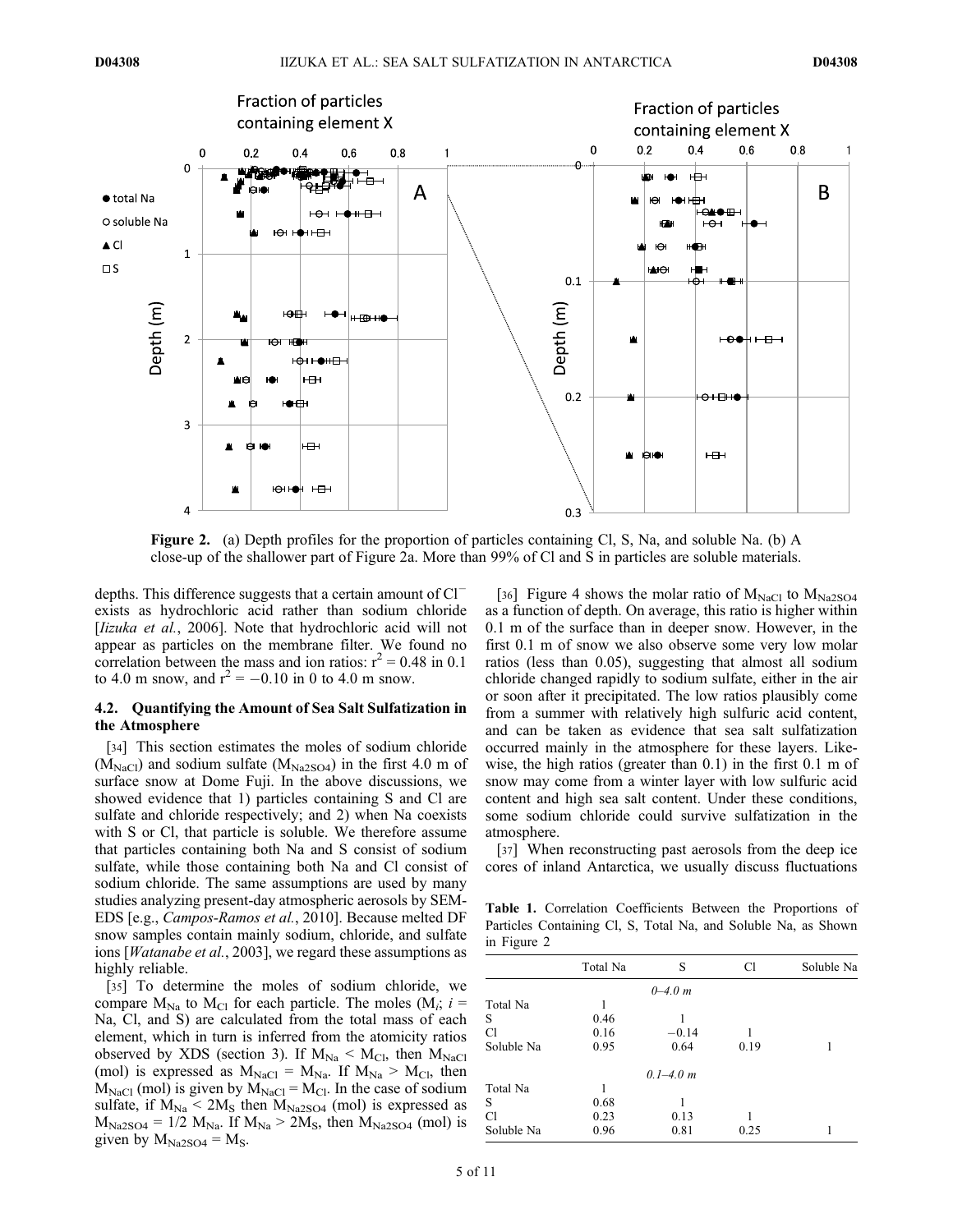

Figure 3. (a) The mass ratios of chlorine to soluble sodium are marked as black circles, estimated from the volumes of particles identified by EDS. The open triangles are ion concentration ratios of chloride to sodium, measured by IC. (b) The black circles are the mass ratios of sulfur to soluble sodium, and the open triangles are the ratios of sulfate ion to sodium ion concentrations.

on time scales of more than a decade (or at least one year). For this reason, from now on we base our calculations on two average values: the molar ratio in fresh (first year) snow is 0.18 (one-sigma confidence range  $0.16\sim0.20$ ), and the molar ratio over the last decade of snow is  $0.09$  ( $0.08 \sim 0.10$ ). As a reference, 140 particles containing both Na and S, and 115 particles containing both Na and Cl, were used to calculate the first year's ratio of 0.18. A total of 921 and 288 particles containing (Na,S) and (Na,Cl) respectively were

used to calculate the ratio of 0.09. These ratios can be used to estimate the proportion of sea salt that sulfatized in the atmosphere, as we will describe below.

[38] According to the literature, there are two principal sources of sea salt in the snow: spray from the open sea [Legrand et al., 1988] and frost flowers on sea ice  $[Wolff]$ et al., 2003]. Rankin and Wolff [2002] measured the mass ratio of  $SO_4^{2-}$  to Na<sup>+</sup> at a coastal site of Antarctica, obtaining average values of 0.25 and 0.1 for open



Figure 4. (a) Depth profile of the molar ratio of sodium chloride to sodium sulfate. (b) A close-up of the shallower part of Figure 4a.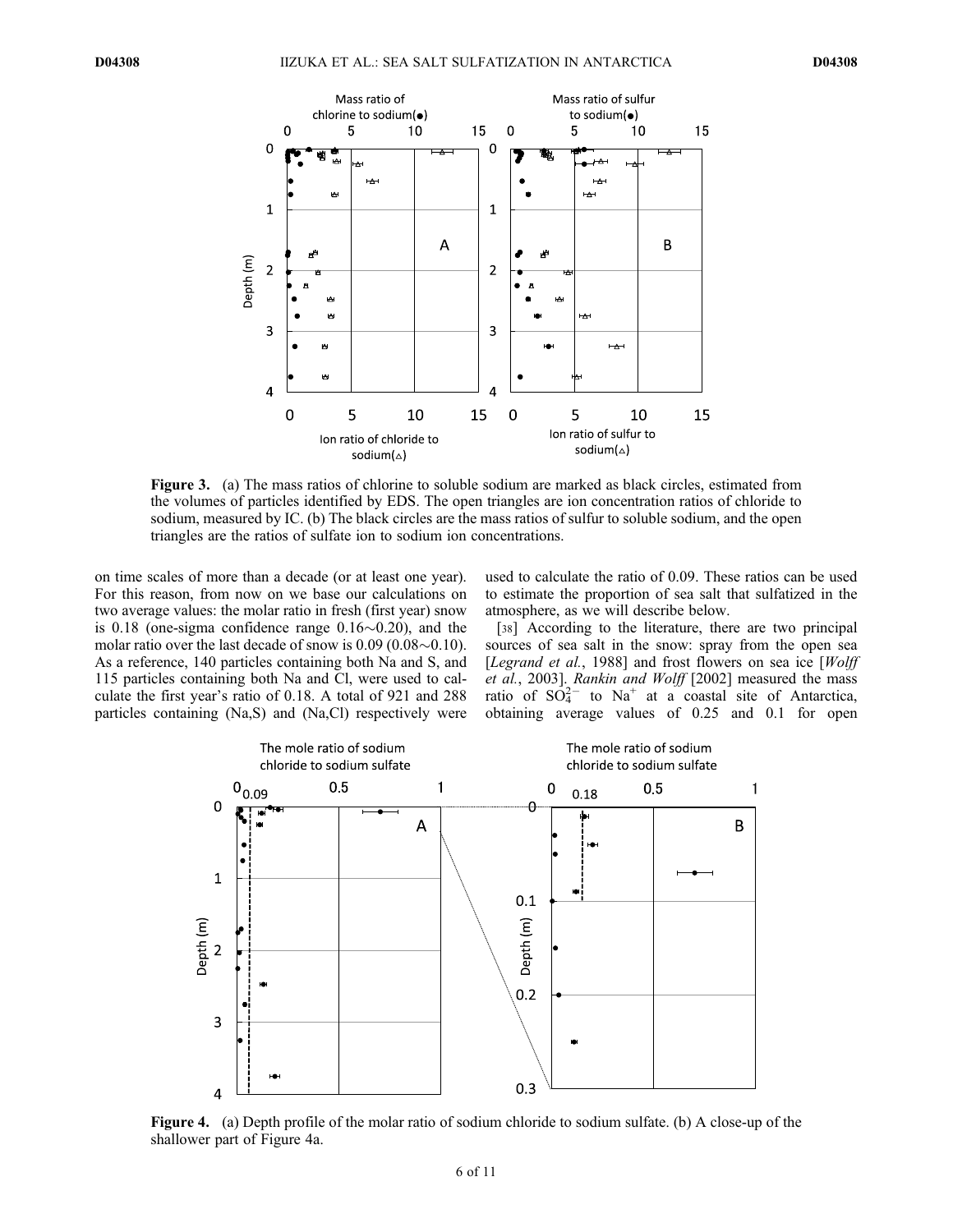

Figure 5. A schematic of sea salt sulfatization processes from the Antarctic Ocean to the surface snow of Dome Fuji.

seawater and sea ice respectively. These mass ratios can be transformed to molar ratios of  $5.98 \times 10^{-2}$  and  $2.39 \times 10^{-2}$ respectively. If we assume that all the  $SO_4^{2-}$  ions in sea salt react with  $Na^+$ , and that the remaining  $Na^+$  ions compound with  $Cl^-$ , then the moles  $[Na_2SO_4]$  and  $[NaCl]$  can be calculated as shown below. This assumption leads to a lower limit on the ratio of  $M_{NaCl}$  to  $M_{Na2SO4}$  in the two sources.

$$
[\text{Na}_2\text{SO}_4] = [\text{SO}_4^{2-}]
$$
  

$$
[\text{NaCl}] = [\text{Na}^+] - 2[\text{SO}_4^{2-}]
$$

Thus, the molar ratio of [NaCl] to  $[Na_2SO_4]$  can be expressed as

$$
\frac{[\text{NaCl}]}{[\text{Na}_2\text{SO}_4]} \!=\! \frac{[\text{Na}^+]-2\big[\text{SO}_4^{2-}\big]}{\big[\text{SO}_4^{2-}\big]} \!=\! \frac{[\text{Na}^+]}{\big[\text{SO}_4^{2-}\big]} -2
$$

Substituting in Rankin's values, we find that the molar ratios of NaCl to  $Na<sub>2</sub>SO<sub>4</sub>$  are 14.7 and 39.8 in open seawater and sea ice respectively (Figure 5).

[39] As shown in Figures 4 and 5, the annual and decadal average molar ratios in the snow are 0.18 (0.16 $\sim$ 0.20) and  $0.09$   $(0.08 \sim 0.10)$  respectively. If the salt originated in sea ice, the molar ratio would have had to decrease from 39.8 to  $0.18$  ( $0.16 \sim 0.20$ ) over the course of a year, as the salt was transported through the atmosphere from the Antarctic Ocean to inland Antarctica. Over a decade, the molar ratio had to decrease from  $0.18$  to  $0.09$   $(0.08 \sim 0.10)$  from postdepositional effects.

[40] If we denote [Na<sub>2</sub>SO<sub>4</sub>] at the source as  $k$  (>0) (mol), then [NaCl] at the source is 39.8k (mol). If the rate of [Na<sub>2</sub>SO<sub>4</sub>] production is *n* (mol), then the amount of [NaCl] that must react is  $2n$  (mol). This notation leads to the following expression:

$$
\frac{[\text{NaCl}]}{[\text{Na}_2\text{SO}_4]} = \frac{39.8k - 2n}{k + n} = 0.18(0.16 \sim 0.20)
$$

Solving this equation yields  $n = 18.2k (18.0k<sub>1</sub>8.4k)$  (mol). [NaCl] in the surface snow can be expressed as  $3.45k$  $(3.06k<sub>3.84k</sub>)$ . The amounts of [NaCl] present at the source and in the first year of snow are 39.8k and 3.45k  $(3.06k<sub>3.84k</sub>)$  respectively. Thus, about 91.3% (90.4% $\sim$ 92.3%) of the initial sea salt (sodium chloride) is removed by sulfatization in the atmosphere and in the uppermost layer of snow within one year after precipitation (Figure 5).

[41] In the same way, substituting  $0.09$  ( $0.08 \sim 0.10$ ) for  $0.18$  (0.16 $\sim$ 0.20) in the above relation tells us that about 95.5% (94.9% $\sim$ 96.0%) of the initial sea salt (sodium chloride) is removed by sulfatization in the atmosphere and by post-depositional processes in the surface snow over ten years (Figure 5).

[42] The results just derived assume that the salt originated from sea ice. If the salt instead originated from the open sea, we can repeat the calculations with a different initial molar ratio. Without entering into the details, [NaCl] at the source should be  $14.7k$  (mol). The [NaCl] values at the source, in the first 0.1 m of surface snow, and in the deeper snow are 14.7k, 1.38k  $(1.22k<sub>0</sub>1.53k)$ , and  $0.72k$   $(0.63k<sub>0</sub>0.80k)$ respectively. In this scenario, about  $90.6\%$   $(89.6\% \sim 91.7\%)$ of the initial sea salt is removed by sulfatization in the first year, and  $95.1\%$  (94.5% $\sim$ 94.7%) is removed after ten years (Figure 5).

[43] As described in the Introduction, the main seasonal difference in ion concentrations is that in the summer,  $SO_4^{2-}$  concentrations are maximized in the atmosphere and minimized in fresh snow. If we focus on fresh snow [Iizuka et al., 2004, Figure 1], we find that the seasonal trends of Na<sup>+</sup> and  $SO_4^{2-}$  are synchronized, with the  $SO_4^{2-}$ concentration being similar to or slightly higher than the  $Na<sup>+</sup>$  concentration in mole equivalent. This suggests that throughout the year, even during the summer when sulfuric acid is high and sea salt is low, the  $SO_4^{2-}$  concentration in fresh snow is controlled by the  $Na<sup>+</sup>$  concentration. We propose that the seasonal difference between the two trends can be explained by the process of aerosols being deposited from atmosphere to snow ("fallout"), and by the differences between  $Na<sub>2</sub>SO<sub>4</sub>$  in solid form and  $H<sub>2</sub>SO<sub>4</sub>$  $(SO<sub>2</sub>$  gas in the atmosphere). Solid Na<sub>2</sub>SO<sub>4</sub>, formed by the reaction  $H_2SO_4 + 2NaCl \rightarrow Na_2SO_4 + 2HCl$  in atmosphere, is likely to be deposited on snow.  $SO<sub>2</sub>$  gas, on the other hand, is not likely to be deposited on fresh snow as  $H_2SO_4$ , but remain a gaseous phase in atmosphere. Thus, although a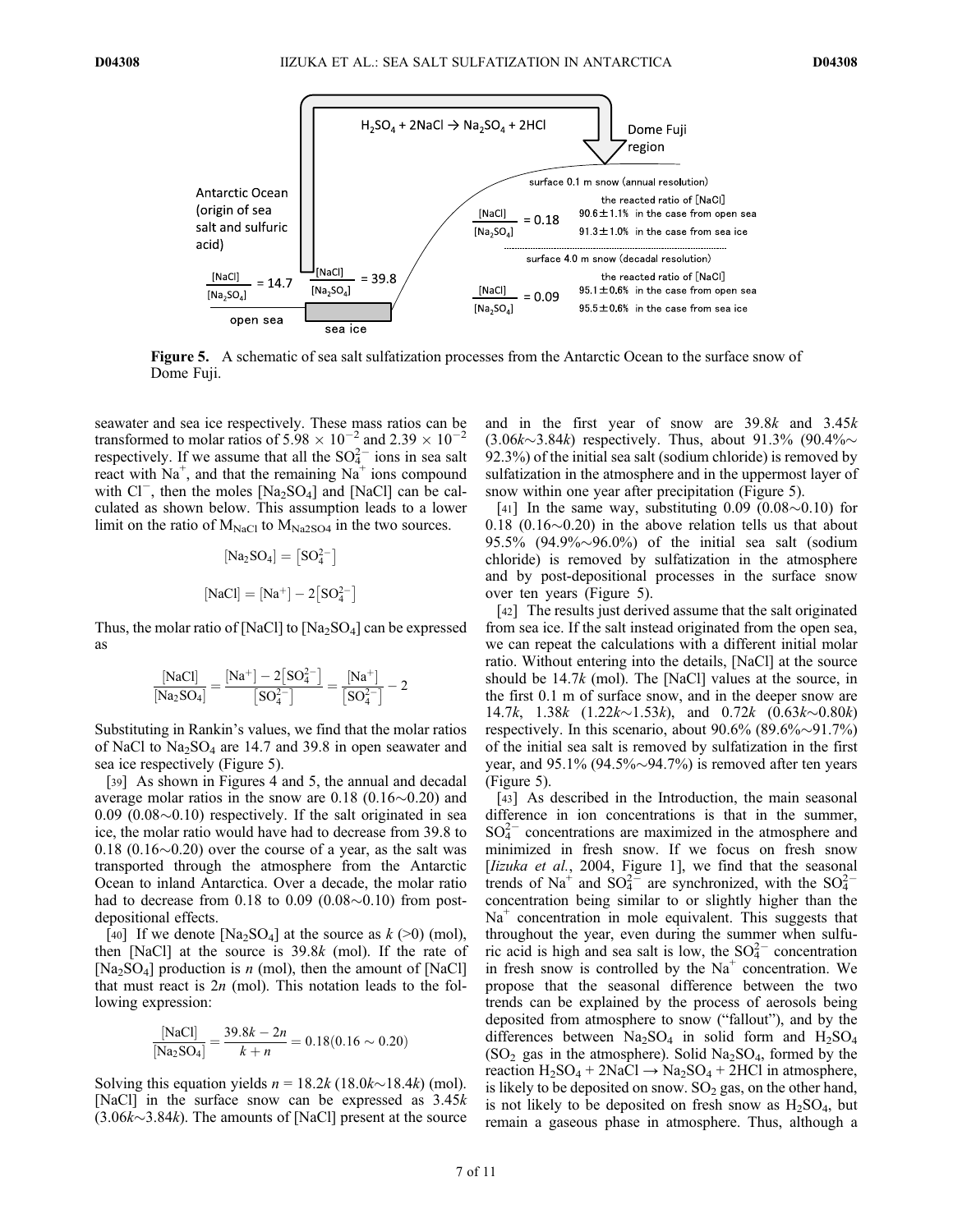Table A1. Sample Depth, Average Size of Nonvolatile Particles, and Average Size of Insoluble Particles in Three Ice Samples<sup>a</sup>

|                  | Nonvolatile Particles $(\mu m)$ | Insoluble Particles $(\mu m)$ |
|------------------|---------------------------------|-------------------------------|
| $0.07$ m section | $3.23 + 1.60$                   | $3.41 + 1.51$                 |
| 3.25 m section   | $3.22 + 1.36$                   | $3.19 \pm 1.38$               |
| 18.0 m section   | $2.65 + 1.41$                   | $2.86 + 1.48$                 |

<sup>a</sup>The uncertainties are one standard deviation, and each sample yielded at least 180 insoluble particles.

certain amount of sulfate can be supplied by  $H_2SO_4$ , the majority of  $SO_4^{2-}$  is precipitated in the form of solid  $Na_2SO_4$ .

[44] We cannot completely distinguish between the processes of sulfatization occurring in the atmosphere or in the snow layer within one year after particle deposition. However, redistribution processes from some studies [e.g., Wagnon et al., 1999] point out that chloride decreases with depth over the first several meters of snowpack in Dome C and Vostok. If these processes require several decades (several meters of snowpack) to occur, then the rate of sulfatization in the snow layer is also likely to be very slow in the first year after being deposited, which corresponds to several centimeters of snowpack. We therefore conclude that the observed evolution in molar ratios is primarily due to sulfatization that occurred in the atmosphere.

[45] If a certain amount of reaction between nitrate acid and sea salt also occurred in the Antarctic atmosphere, then we should consider the molar ratio NaCl / (NaNO<sub>3</sub> +  $Na<sub>2</sub>SO<sub>4</sub>$ ) rather than NaCl / Na<sub>2</sub>SO<sub>4</sub>. However, NaCl /  $(NaNO<sub>3</sub> + Na<sub>2</sub>SO<sub>4</sub>)$  has a lower value than NaCl / Na<sub>2</sub>SO<sub>4</sub>, so ignoring the contribution of nitrate acid would lead us to underestimate the proportion of sea salt that underwent sulfate reactions in the atmosphere or the uppermost snow layer. Thus, even if we consider the effect of the nitrate reaction, our main conclusion does not change.

[46] At annual resolution, our analysis clearly suggests that about 90% of the sea salt underwent sulfatization during its fallout over Dome Fuji or in the snow layer within one year after being deposited. Among the several glacial and interglacial periods recorded by the DF core, the present climate (Holocene) is one of the most acidic [e.g., Iizuka et al., 2008]. One way to explain this high acidity of the Holocene is that, during colder periods than the present environment, a higher flux of sea salt and soluble continental minerals (e.g.,  $CaCO<sub>3</sub>$ ) probably entered the atmosphere, in a manner similar to that described here for modern sea salt [e.g., Iizuka et al., 2008]. The greater availability of reactants would have more rapidly depleted the sulfuric acid, so we would expect an even higher sulfatization ratio compared to the present. These findings also imply that aerosol sulfatization in past cycles was more likely to occur in the atmosphere or fallout stages, rather than after being deposited.

[47] In summary, the fact that sulfatization is close to completion in freshly fallen snow implies that little or no additional sulfatization of sea salt takes place in the deep ice cores. We therefore claim that the aerosol compounds discovered in Dome Fuji ice cores accurately reflect the atmospheric chemistry's effects on sea salts and continental minerals at the time the snow layer was formed.

#### 5. Conclusion

[48] Using SEM-EDS technology, we measured the constituent elements of nonvolatile particles in samples of surface snow to a depth of 4 m at the Dome Fuji station with a decadal time-resolution, which is same resolution of ion fluxes analyzed from Dome Fuji ice core. Soluble particles containing Na with either Cl or S are confirmed to exist in the surface snow. About half of the particles contain S or Na, and about 20% contain Cl. Among all Na-containing particles, 76% are soluble. We observe that Cl ratios are higher within 0.1 m of the surface than in snow taken from depths between 0.1 and 4.0 m.

[49] We measured the mass ratio of sulfur to soluble sodium, and the ion concentration ratio of  $SO_4^{2-}$  to  $Na^+$ . The two ratios vary with depth in a similar pattern, and in deep snow their trends are closely synchronized, suggesting that almost all Na<sup>+</sup> are combined with  $SO_4^{2-}$  as sodium sulfate. On the other hand, when comparing the mass ratio of Cl to



Figure A1. Classification scheme dividing the particles into six types based on their measured constituents. These types are identified using our method for dividing soluble and insoluble particles [Iizuka et al., 2009].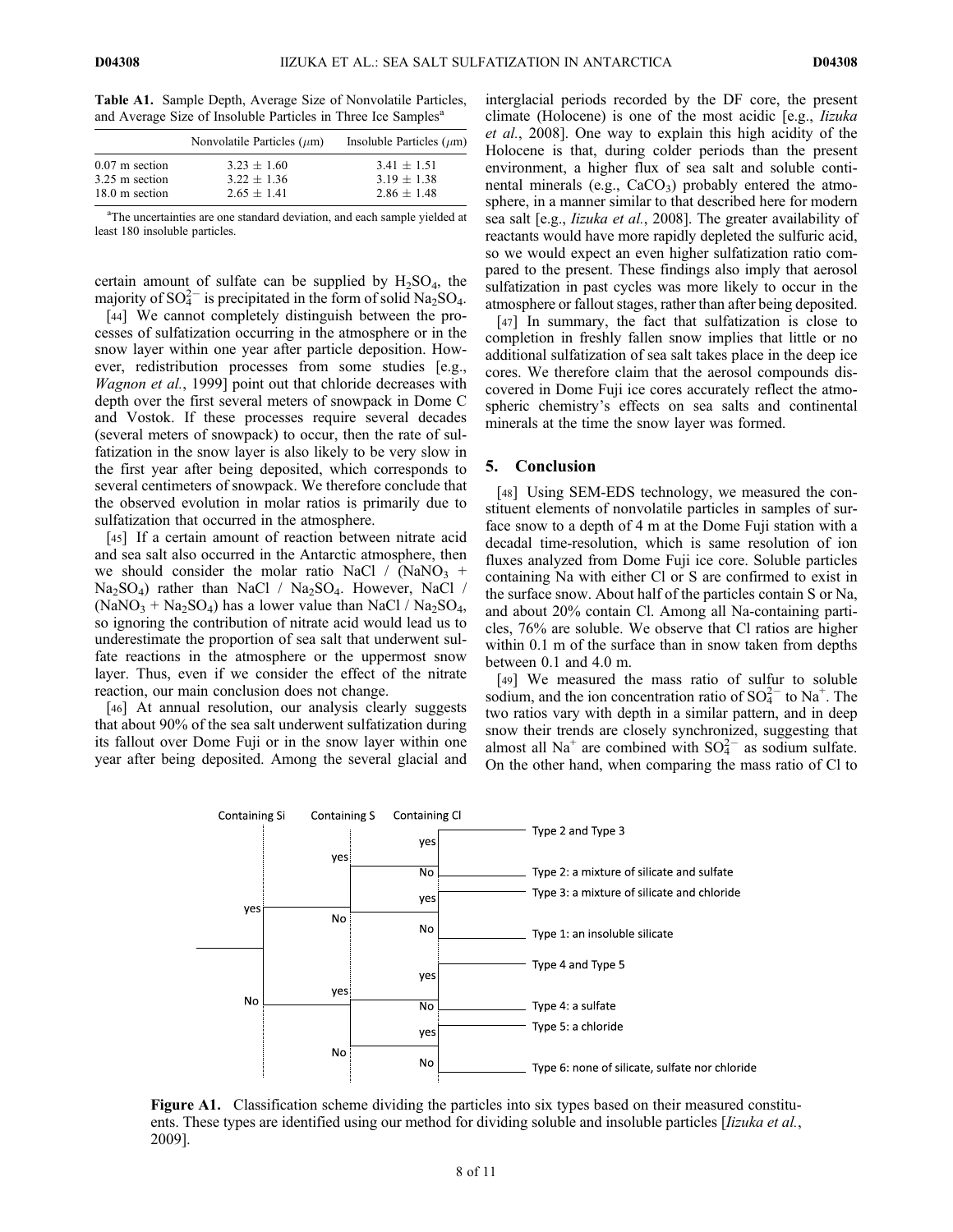

Figure A2. Frequencies of various elemental compositions in nonvolatile particles (those remaining after sublimation) from the 0.07, 3.75, and 18.0 m snow sections. The constituent elements are described in Figure A1.

soluble-Na with the ion ratio of  $Cl^{-}$  to Na<sup>+</sup>, the former is about an order of magnitude smaller. This difference suggests that a certain amount of  $Cl^-$  exists as hydrochloric acid rather than sodium chloride.

[50] We then estimated the molar ratio of sodium chloride  $(M_{NaCl})$  to sodium sulfate  $(M_{Na2SO4})$ , and calculated the amount of sea salt that would have had to sulfatize in the atmosphere during transport, as compared to the amount that sulfatized during fallout and in the fresh surface snow. The molar ratio in the first year's snow (0.18 on average) is extremely low compared to that of salt originating in open sea or sea ice (14.7 or 39.8), respectively. We estimate that on average, about 90% of the initial sea salt sulfatized in the first year. When taking into account the seasonal trends of ion species in the fresh snow [*lizuka et al.*, 2004, Figure 1], we can conclude that almost all of the  $SO_4^{2-}$  precipitated in the form of sodium sulfate. This fallout process was probably the major contributor to the 90% of sea salt that sulfatized in the first year.

# Appendix A: How to Divide Nonvolatile Particles Into Insoluble and Soluble Particles

[51] For three randomly selected samples taken from depths of 0.07, 3.25, and 18 m, we immersed the filter in ultra-pure water at 25°C for about 50 h after the SEM-EDS measurement, which is enough time to dissolve all soluble constituents. The insoluble particles remaining on the filter were then analyzed again using SEM-EDS. In this way, we obtained separate measurements of nonvolatile and insoluble particles from the same sample.

[52] Table A1 lists the average diameters and standard deviations of nonvolatile particles (those remaining after sublimation) and insoluble particles (those remaining after immersing the nonvolatile particles in water for 50 h) in each ice sample. We cannot detect a significant relationship between particle diameter and elemental composition. Hence, in some of the discussions to follow, we assume that the number of particles identified as a given element is directly proportional to the volume of material composed of that element. An important motivation for adopting this simplified method is to allow researchers without access to SEM-EDS equipment to validate the results. We are not sure why particle diameters should be similar between insoluble and nonvolatile particles; however, a simple explanation would be that the process of transportation from the sea to DF is not efficient for particles larger and heavier than several  $\mu$ m [e.g., *Fattori et al.*, 2005].

[53] We focus on the six elements Si, S, Cl, Na, Mg, and Ca due to their strong associations with dust and ion concentrations. Nearly all the particles contained at least one of these elements. We have provided a distribution diagram (Figure A1) of the various types defined below.

1. Type 1: Si was detected but not S or Cl, implying a kind of silicate.

2. Type 2: Si and S were detected, implying a mixture of silicate and sulfate.

3. Type 3: Si and Cl were detected, implying a mixture of silicate and chloride.

4. Type 4: S was detected but not Si, implying a kind of sulfate.

5. Type 5: Cl was detected but not Si, implying a kind of chloride.

6. Type 6: No Si, S or Cl was detected.

[54] Within each type, we also classified particles according to their cationic combination (i.e., whether they contained Na, Mg, and/or Ca).

[55] Figures A2 and A3 show the frequency distribution of nonvolatile and insoluble particle types found in each ice section. Among the insoluble particles, 94.6% and 4.3% were Type 1 or Type 6 respectively (Figure A3). In contrast, among nonvolatile particles (Figure A2), from 42.7% to 65.5% contain sulfur or chlorine (Types 2 through 4). Thus, almost all sulfates and chloride are dissolved and ionized in the melting process, which changes Type 2 and Type 3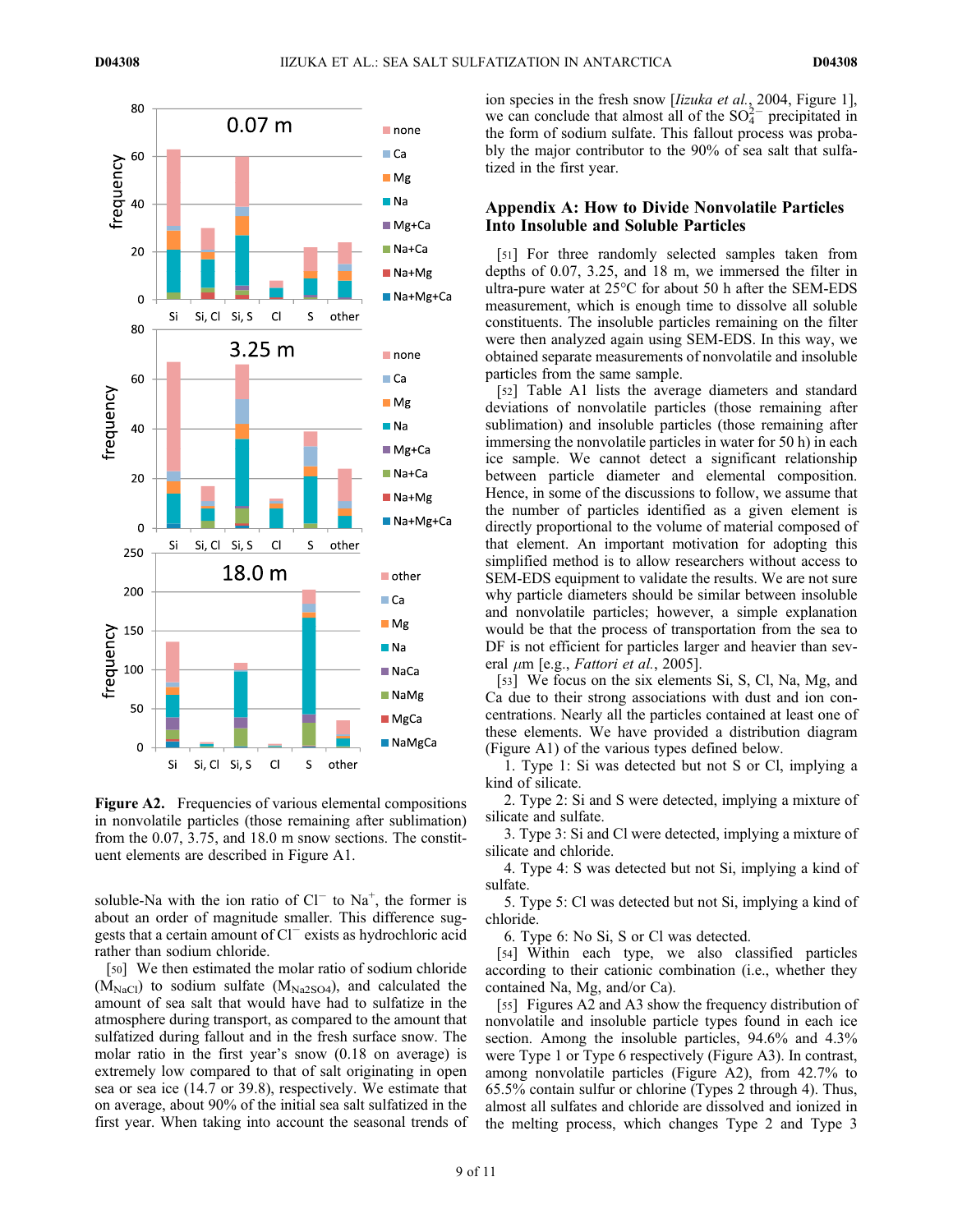

Figure A3. As Figure A2, but for insoluble particles (those remaining after immersing the nonvolatiles in water for 50 h).

particles into Type 1 particles. The distributions shown in Figure A3 suggest that insoluble particles contain mainly silicate minerals [e.g., De Angelis et al., 1984], while soluble particles contain mainly sulfate and chloride salts. Based on Figure A3, Table A2 shows the proportion of insoluble particles containing calcium or sodium in each of the three sections. These elements, both insoluble and soluble particles, are primary components of aerosols in the Dome Fuji ice core [Watanabe et al., 2003], so play an important role in paleo-environment reconstruction from the DF ice core.

[56] According to Figure A2, the most common combination in soluble particles is Na and S (light blue in types 3 and 5). This result indicates the existence of sodium sulfate at all depths in the Dome Fuji snow. In the 0.07 m section, the combination of Na and Cl is also very important (light blue in types 2 and 4), indicating the existence of sodium chloride in surface snow. The reason for the differences in particle types at the three depths is described in the main text (see section 4.1).

[57] Figure A2 visualizes the proportion of insoluble particles containing calcium or sodium in each of the three sections (Table A2). For the sake of comparison, following a method that we developed in previous work dealing with Last Glacial Maximum ice [*lizuka et al.*, 2009], we can also infer this ratio from our measurements of nonvolatile particles by making the following assumptions: (1) any calcium (sodium) in a Type 1 (silicate) particle is insoluble; (2) any calcium (sodium) in a particle of Type 2, 3, 4,or 5 is soluble; (3) Type 2 and Type 3 particles with calcium (sodium) change to Type 1 particles without calcium (sodium) when immersed in water; and (4) all Type 1 particles are insoluble. Thus, among nonvolatiles, the only insoluble particles containing calcium or sodium are of Type 1. However, Types 1, 2 and 3 are all considered insoluble.

[58] The *inferred* ratio of insoluble particles containing calcium to all insoluble particles is therefore

$$
N_{\text{type1}\_Ca}/\big(N_{\text{type1}}+N_{\text{type2}}+N_{\text{type3}}\big).
$$

The corresponding ratio for insoluble particles containing sodium is

$$
N_{\text{type1\_Na}}/(N_{\text{type1}}+N_{\text{type2}}+N_{\text{type3}}).
$$

 $N_{\text{typel}\_{\text{Ca}}}$  and  $N_{\text{typel}\_{\text{Na}}}$  are the numbers of Type 1 particles containing calcium and sodium respectively. For both calcium and sodium, the measured and inferred ratios are very similar, differing by at most three percentage points (Table A2). The consistency of these results strongly suggests that we have correctly interpreted the roles of calcium and sodium in each type of particle.

[59] Although the inference method just described was developed for an analysis of LGM ice *Ilizuka et al.*, 2009]. this agreement implies that it is equally valid during one of the warmest climate periods (Holocene). The Holocene and glacial maximum periods are taken from opposite ends of the ice core [e.g., Iizuka et al., 2008]. At depths where the ice temperature is above the eutectic temperature of one of these salts, however, this issue of particle types should be considered more cautiously.

Table A2. The Four Columns Report the Proportions of Insoluble Particles Containing Ca and the Proportions of Insoluble Particles Containing Na<sup>a</sup>

|                  | Insoluble Ca / Insoluble Total | Insoluble Ca / Insoluble Total | Insoluble Na / Insoluble Total | Insoluble Na / Insoluble Total |
|------------------|--------------------------------|--------------------------------|--------------------------------|--------------------------------|
|                  | From the Insoluble Particles   | From the Nonvolatile Particles | From the Insoluble Particles   | From the Nonvolatile Particles |
| $0.07$ m section | $0.02 \ (\pm 0.005)$           | $0.02$ ( $\pm$ <0.005)         | $0.17 \pm 0.01$                | $0.19 \pm 0.02$                |
| 3.25 m section   | $0.02$ ( $\pm$ <0.005)         | $0.04 \pm 0.01$                | $0.14 \pm 0.01$                | $0.11 \pm 0.02$                |
| 18.0 m section   | $0.13 + 0.01$                  | $0.13 + 0.01$                  | $0.23 + 0.02$                  | $0.26 + 0.02$                  |

<sup>a</sup>Each ratio is calculated in two ways; see Appendix A for details.